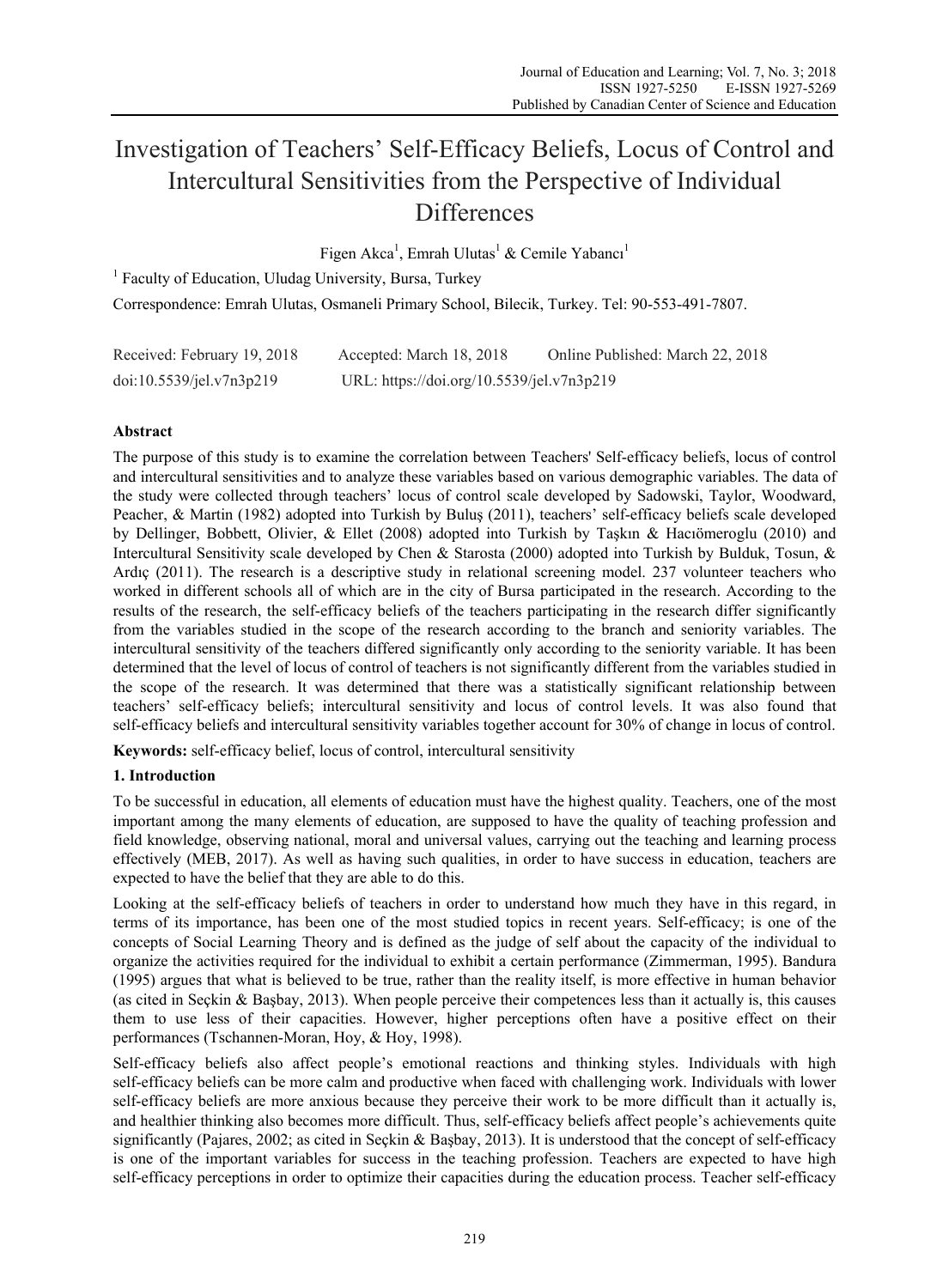perception can be defined as the belief that a teacher can improve his / her students in all aspects to the desired level (Özata, 2007).

Why do some teachers have a more positive attitude towards education than other teachers, even though almost every teacher has many problems in the educational environment? Among many reasons, one of the most important reasons is the teachers' self-efficacy beliefs (Rimm-Kaufman & Sawyer, 2004; as cited in Çapri & Kan, 2006). Pajares (1992; as cited in Yılmaz & Çokluk Bökeoğlu, 2008) states that teachers with high proficiency beliefs are more open to try new approaches in the educational process, have more close relationships with their students, and their students take more responsibility in learning process. Self-efficacy beliefs contribute to the acquisition of important information in terms of the training of advanced teachers with problem solving abilities, and with the desire and self-sacrifice that teachers can fulfill (Taşkın & Hacıömeroğlu, 2010).

Many researches have been carried out on the self-efficacy perceptions of teacher and teacher candidates in our country and abroad. In these surveys; the self-efficacy perceptions of teachers were evaluated by Gençtürk & Memiş (2010) in terms of job satisfaction of teachers; by Saracaloğlu & Dinçer (2009) in terms of academic motivation; by Kafkas, Açak, Çoban, & Karademir (2010) in terms of occupational anxiety; by Altunçekiç, Yaman, & Koray (2005) in terms of problem solving skills; by Akgün (2013), in terms of web pedagogical content information; by Güvenç (2011) in terms of investigated student achievement responsibility perceptions variables. Ekici (2008) in his study; examines the effects of the classroom management course on self-efficacy perceptions of teacher candidates. Taşkın & Hacıömeroğlu (2010), Cerit (2010), Korkut & Babaoğlan (2012), Yeşilyurt (2013), Seçkin & Başbay (2013) have examined the self-efficacy beliefs about teaching in terms of various demographic variables.

Tschannen-Moran & Woolfolk Hoy (2001) investigate the relationship between teachers' self-efficacy beliefs, teacher's locus of control, and student responsibility for achievement in their research. In the study conducted by Kahyaoğlu & Yangın (2007), the self-efficacy levels of teacher candidates regarding the teaching profession were examined in terms of demographic variables. Gürol, Altunbaş, & Karaaslan (2011) examined the self-efficacy beliefs and epistemological beliefs of prospective teachers in terms of variables such as gender, department, and graduated high school type. Demirtaş, Cömert, & Özer (2011) examined the relationship between self-efficacy perceptions and attitudes towards the teaching profession while studying self-efficacy perceptions of teacher candidates over various variables.

As one of the other variables of the research, the concept of locus of control appears, for the first time, in social learning theory, like the concept of self-efficacy perception. Rotter (1966) is the first researcher to define the locus of control within social learning theory as internal and external control. According to Rotter (1990), the internal locus of control can be defined as the responsibility of one's own behavior and attitude as a result of one's behavior. External controls the responsibility of someone else's behavior, or chance and destiny.

Internally controlled people believe that the events they experience are under their control and that their lives can be shaped in the direction of their will. When they are unsuccessful, they take responsibility rather than externalizing the causes. At the same time, they value their own thoughts and beliefs. Without being influenced by the pressures of the outside they can live in accordance with their own beliefs and thoughts. Outside controlled people, on the other hand, are often more accommodating to the layout of the circle they live in. Their behaviors are determined by the thought of "What do others say?" and the effects of external pressures on their behavior are greater (Cüceloğlu, 1993). Internally controlled people are much better at accessing and using information than external controlled people (Phares, 1976; as cited in Kılınç, 2012), because they are able to find a variety of options to solve their problems when they encounter a problem (Kılınç, 2012). In this respect, the concept of locus of control can provide important information in terms of educating teachers who can take responsibility for their behavior while fulfilling the requirements of the teaching profession and can move their own dynamics into problem solving.

Many researches have been carried out in our country and abroad, examining the locus of control of teachers and prospective teachers. In these surveys, the relation between teacher locus of control and some variables was studied. Those variations were Ören (1991), self-acceptance; Pişkin (1996), self esteem; Onur (2003), attitudes and self-esteem towards learning foreign languages; Başol & Türkoğlu (2009), thinking styles; Buluş (2011), goal orientation and academic achievement; Kılınç (2012), levels of intimidation; Soycan Ertürk (2012); perceptions of organizational trust; Tümkaya (2000) and Sürgen (2014), burnout levels. Rotter (1966) also examined the internal and external locus of control in terms of widespread expectations.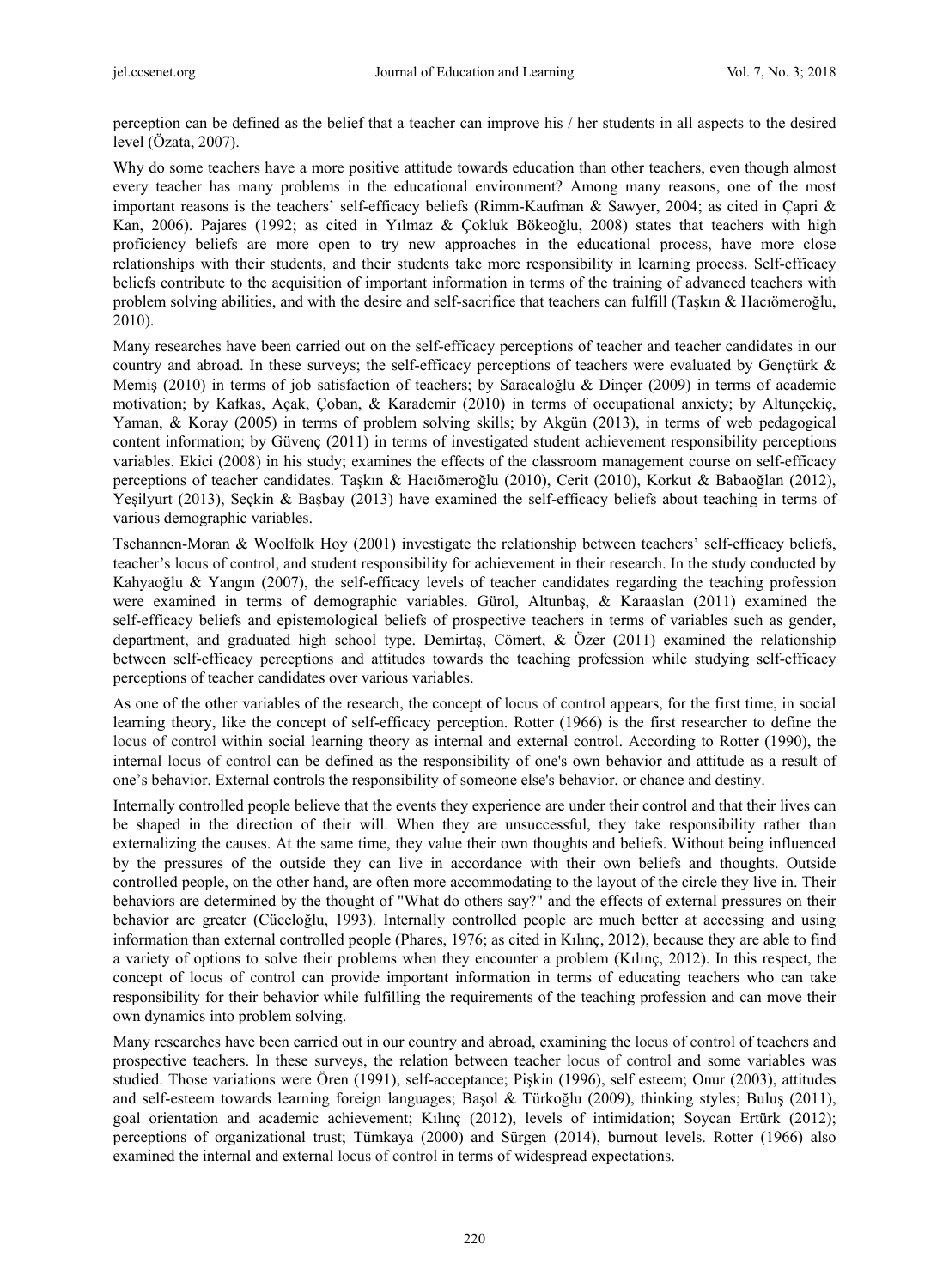According to Ören (1991) studies internally controlled individuals have a higher rate of self-acceptance and the belief that they are accepted by other people when compared to externally controlled individuals. They also have a higher level of belief in their ability to succeed in solving problems and a higher level of taking responsibility for their behavior.

Culture is the transmission of common purposes, values, identities and important values that are formed as a result of the common experiences of the members in the community. Multiculturalism is a combination of cultural values such as language, religion, gender, age, race, ethnicity (APA, 2002). The concept of multiculturalism has emerged as an approach that supports the assumptions of a constructivist approach which is influenced by the thoughts of post modernity (D'andrea, 2000; Siviş, 2002).

Cultural sensitivity has become one of the important issues for healthy social interaction in communities with cultural diversity. Cultural sensitivity is a concept which relates to the positive emotional nourishment such as curiosity, recognition, and sympathy for other cultures for an individual (Chen, 1997; as cited in Aydın & Şahin, 2017).

In schools which have different cultural characteristics together, teachers and students with different cultural characteristics are in interactions the education continues. In these environments, negativities can arise due to cultural differences. The important thing is to maintain an understanding of education in which different cultures are taken into consideration. The most important task at this point is undertaken by teachers. Teacher; who applies the training program, carries out evaluation work and forms the learning environment (Polat, 2009; Rengi & Polat, 2014).

There are various researches aiming at the importance of cultural sensitivity in education (Üstün, 2011; Yılmaz & Göçen, 2013; Rengi, 2014; Rengi & Polat; 2014, Öksüz & Baba Öztürk, 2016; Demir & Üstün, 2017; Onur Sezer & Bağçeli Kahraman, 2017) Yılmaz & Göçen (2013) investigated the intercultural sensitivities of primary school teacher candidates according to demographic variables. According to the results of the study, while the intercultural sensitivity levels of teacher candidates showed a significant difference in terms of education type variable, they did not show any significant difference in terms of gender, class level and placement unit variables.

Üstün (2011) conducted a survey to determine the variables that could influence teacher candidates' levels of ethnocentrism and cross-cultural sensitivity. According to the results of the research, it was found that there was a statistically significant difference between the levels of intercultural sensitivity of the prospective teachers and the high school types they graduated, the department they were educated in, and also the experiences and friendship status from different cultures or countries.

Saracaloğlu, Yenice, & Özden (2013) found that there was a positive relationship between the self-efficacy of the teacher candidates and the internal locus of control; negative and significant relationship between the self-efficacy of the teacher candidates and the external locus of control in the researches examining the self-efficacy perception and the locus of control together. Yenice, Evren, & Özden (2012) have found that there is no significant relationship between teacher candidates' academic locus of control and self-efficacy perceptions in their research. Güvenç's (2011) research used the concept of responsibility perception that meets locus of control. As a result of the research, positive correlations were found between teacher candidates 'self-efficacy perceptions and students' perceptions of responsibility.

There are some studies in our country and abroad that examine self-efficacy beliefs, locus of control and cross-cultural sensitivity in terms of various variables. Teacher self-efficacy belief in these researches is examined in terms of variables like job satisfaction (Gençtürk & Memiş, 2010); academic self-efficacy (Tabancalı ve Çelik, 2013); academic motivation (Saracaloglu & Dinçer, 2009); attitudes towards the teaching profession (Demirtaş et al., 2011); occupational concern (Kafkas et al., 2010) and problem solving skills (Altunçekiç, Yaman, & Koray, 2005). Teacher locus of controls examined in terms of variables like self-esteem (Pişkin, 1996; Onur, 2003); goal orientation, academic achievement (Buluş, 2011); burnout level (Tümkaya, 2000; Sürgen, 2014); thinking styles (Başol & Türkoğlu, 2009); organizational trust perception (Soycan Ertürk, 2012) and some demographic variables (Yılmaz & Göçen, 2013). Intercultural sensitivity levels are examined in terms of variables like ethnocentrism (Üstün, 2011; Demir & Üstün, 2017); conflict action styles (Öksüz & Baba Öztürk, 2016); attitudes towards multicultural education (Onur Sezer & Bağçeli Kahraman, 2017) and perceptions of cultural differences (Rengi, 2014; Rengi & Polat, 2014).

There is a limited number of studies on the relationship between teacher self-efficacy beliefs and locus of control in our country and abroad (Saracaloğlu et al., 2013; Güvenç, 2011; Yenice et al., 2012; Tschannen-Moran & Woolfolk Hoy, 2001). No study could be found, investigating their relationship with intercultural sensitivity.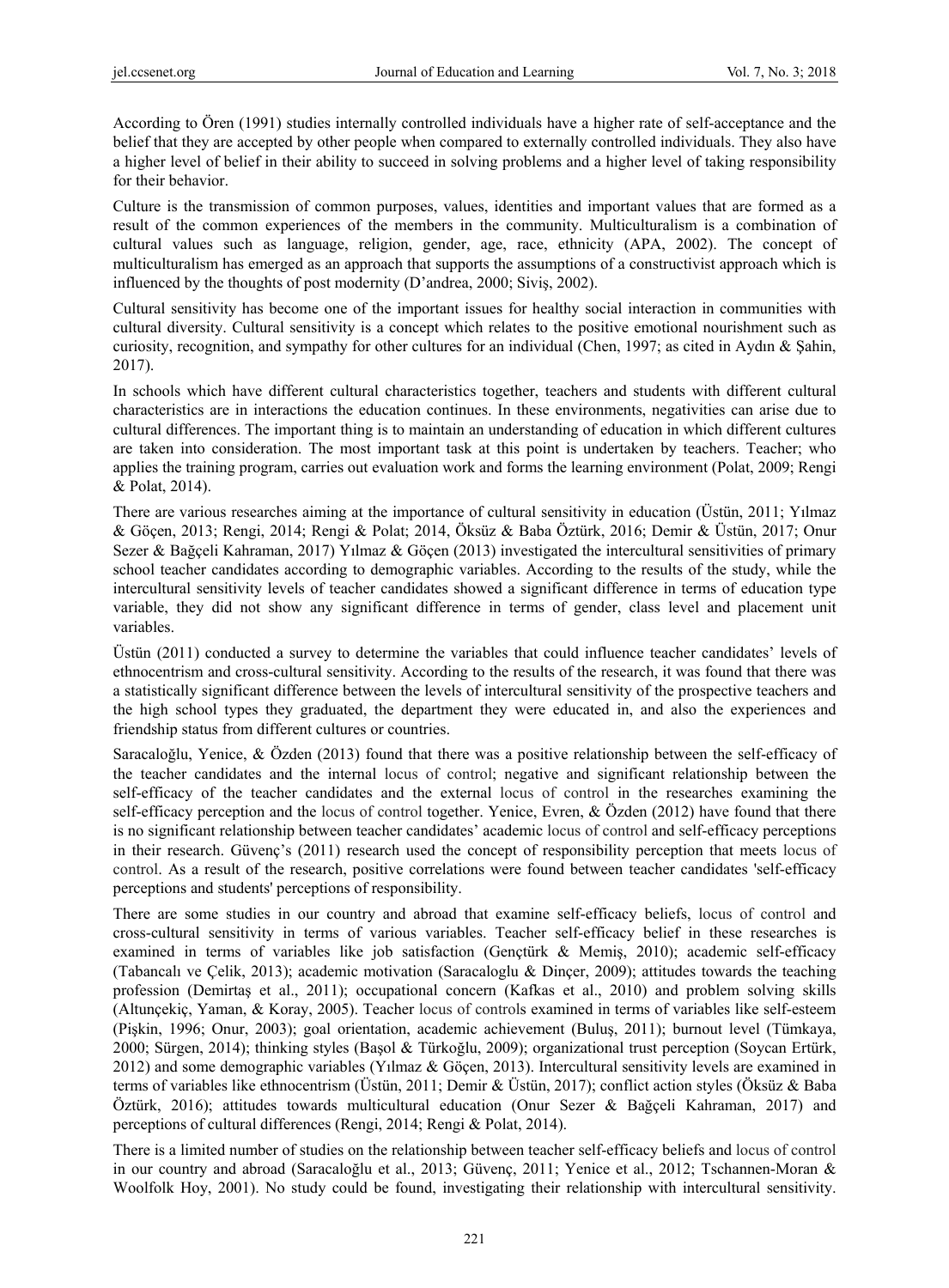Nowadays, teachers are required to train individuals with high self-efficacy beliefs, sensitive to internally controlled and sensitive to different cultures, it is expected that prospective teachers who will train them must carry these traits. Therefore, it can be said that this study is important in terms of determining the level to which teachers carry these characteristics and the relationship between self-efficacy perceptions, locus of control and intercultural sensitivities. Besides, this study will also contribute to writing on the field. The aim of this study is to examine the relationship between self-efficacy beliefs, locus of control and the intercultural sensitivities of the teachers working in the schools and also examine these variables according to some demographic variables.

For this purpose responses are searched for these questions:

1) Do the teachers' self-efficacy beliefs, intercultural sensitivity and locus of control levels differ according to variables such as gender, age, branch, seniority, longest living place, longest living area, living in a different culture or not, and having a second mother tongue or not?

2) Is there a meaningful relationship between teachers' self-efficacy beliefs, intercultural sensitivity and locus of control?

3) Are the intercultural sensitivity and self-efficacy beliefs of the teachers predicting locus of control levels?

#### **2. Method**

#### *2.1 Research Model*

This study examines the relationship between teachers' self-efficacy beliefs level, intercultural sensitivity and locus of control levels in the relational screening model. The screening model is a research model aimed at describing what is happening now or in the past without changing a situation. The relational screening model is a screening model aimed at determining the severity and degree of change in two or more variables (Karasar, 2002).

#### *2.2 The Study Group*

In this survey, the study group is consisted of 237 teachers working in different schools in the city of Bursa. Demographic information of the study group is given in table 1.

As seen in the table, the study group consisted of 237 teachers (166 (70%) female, 71 (30%) male). It is observed that the number of female teachers participating in the research is intense. When we look at the age variable, 6% of teachers are 20-25 years, 21% are 26-30 years, 23% are 31-35 years, 12% are 36-40 and 38% are 40 and over. Teachers seem to be showing an agglomeration in age groups of 40 and over. When we look at the seniority variable, 25% of teachers are in 1-5 years, 18% are 6-10 years, 18% are 11-15 years and 40% are 16 and above. Teachers appear to have accumulated in groups of 16 and over. When we look at the longest living place variable, 60% of teachers are in metropolitan, 19% in province, 23% in district and 6% in village group. It is seen that the rate of teachers living in the metropolitan area is considerably higher than the other groups. 55% of the teachers are Marmara, 13% are Aegean, 3% are Eastern Anatolia, 20% are Central Anatolia, 2% are Southeastern Anatolia, 4% are Black Sea and 3% it belongs to the Mediterranean region group. It is seen that about half of the teachers who participated in the research spent most of their lives in the Marmara Region. When we looked at the variable of living in a different culture, 12% of the teachers answered yes and 88% answered no. When we look at the data, it is seen that there are quite a number of teachers who answered no to the variable of living in a different culture. When we look at the variance of having a second mother tongue, 5% of teachers say yes, 95% give no answer. A large majority of teachers do not seem to have a second mother tongue. When we look at the branch variable; 27% of the teachers are primary school teachers, 11% are English teachers, 10% are mathematics teachers, 10% are Turkish-literate teachers and 7% are science teachers (physics, chemistry, biology and science teachers), 9% are pre-school teachers, 11% are social science teachers (philosophy, geography, history, psychology and social studies teaching), 8% are religious teaching groups (religion and occupational religious courses teaching ), and 9% of them are from the branches of occupational courses (clothing technologies, folk dances, office management, information technologies, electricity, drama teaching). When we look at the data, it is seen that the teachers who come from the branch of primary school teacher are concentrated.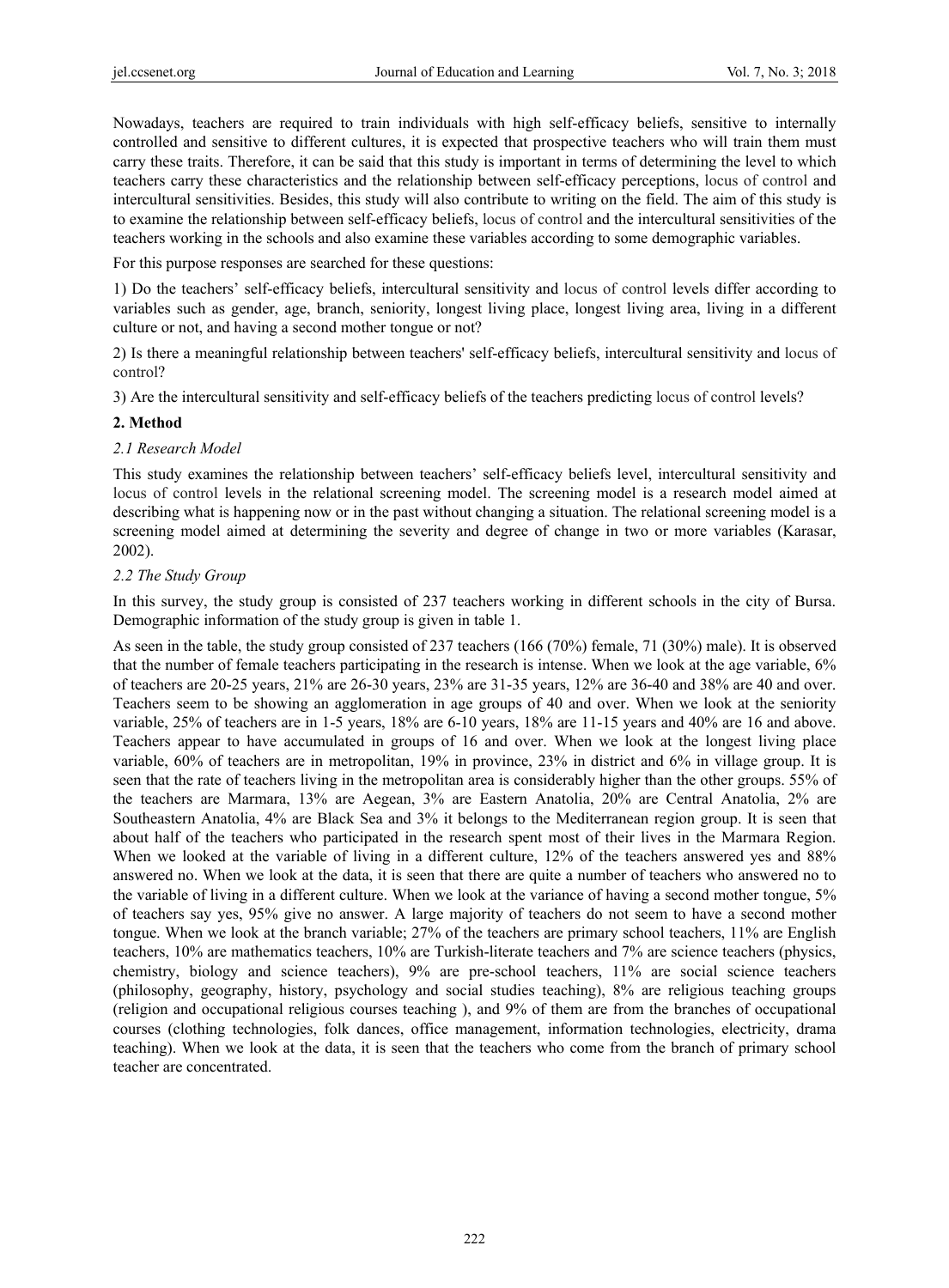|                                            | Category                      |       | $\mathbf f$  | $\frac{0}{0}$  |
|--------------------------------------------|-------------------------------|-------|--------------|----------------|
| Gender                                     | Female                        |       | 166          | 70.0           |
|                                            | Male                          |       | 71           | 30.0           |
|                                            |                               | Total | 237          | 100.0          |
| Age                                        | $20 - 25$                     |       | 14           | 5.9            |
|                                            | 26-30                         |       | 49           | 20.7           |
|                                            | $31 - 35$                     |       | 55           | 23.2           |
|                                            | 36-40                         |       | 29           | 12.2           |
|                                            | 41-above                      |       | 90           | 38.0           |
|                                            |                               | Total | 237          | 100.0          |
| Seniority                                  | $1-5$ year                    |       | 58           | 24.5           |
|                                            | $6-10$ year                   |       | 43           | 18.1           |
|                                            | $11-15$ year                  |       | 42           | 17.7           |
|                                            | 16 - above                    |       | 94           | 39.7           |
|                                            |                               | Total | 237          | 100.0          |
| Branch                                     | Primary school Teacher        |       | 63           | 26.6           |
|                                            | English Teacher               |       | 25           | 10.5           |
|                                            | Mathematics Teacher           |       | 23           | 9.7            |
|                                            | Turkish-Literature Teaching   |       | 23           | 9.7            |
|                                            | Science Teacher               |       | 17           | 7.2            |
|                                            | Pre-School Teacher            |       | 22           | 9.3            |
|                                            | Social Science Teacher        |       | 25           | 10.5           |
|                                            | Religion Teaching             |       | 18           | 7.6            |
|                                            | Occupational Courses Teaching |       | 21           | 8.9            |
|                                            |                               | Total | 237          | 100.0          |
| <b>Longest Living Place</b>                | Metropolitan                  |       | 123          | 51.9           |
|                                            | Province                      |       | 46           | 19.4           |
|                                            | District                      |       | 55           | 23.2           |
|                                            | Village                       |       | 13           | 5.5            |
|                                            |                               | Total | 237          | 100.0          |
| Longest Living Region                      | Marmara                       |       | 131          | 55.3           |
|                                            | Aegean                        |       | 30           | 12.7           |
|                                            | Eastern Anatolia              |       | $\tau$       | 3.0            |
|                                            | Central Anatolia              |       | 48           | 20.3           |
|                                            | Southeastern Anatolia         |       | 5            | 2.1            |
|                                            | <b>Black Sea</b>              |       | 10           | 4.2            |
|                                            | Mediterranean                 |       | 6            | 2.5            |
|                                            | Abroad                        |       | $\mathbf{0}$ | $\overline{0}$ |
|                                            |                               | Total | 237          | 100.0          |
| Situation of Living in a Different Culture | Yes                           |       | 28           | 11.8           |
|                                            | N <sub>o</sub>                |       | 209          | 88.2           |
|                                            |                               | Total | 237          | 100.0          |
| Having a Second Mother Tongue              | Yes                           |       | 12           | 5.1            |
|                                            | No                            |       | 225          | 94.9           |
|                                            |                               | Total | 237          | 100.0          |

Table 1. Frequency and percentage distributions of demographic characteristics of teachers participating in the survey

#### *2.3 Research Instrument*

#### 2.3.1 Teacher Self-Efficacy Belief Scale

The scale was developed by Dellinger, Bobbett, Olivier, & Ellet (2008) and Turkish version was done by Taşkın & Hacıömeroğlu (2010). The correlation coefficient of Pearson's product in the adaptation process of the scale was  $r = 0.710$  and ( $p = 0.001$ ). The KMO value and the Barlett Globality Test were calculated for validity studies. At the end of the analysis, the BMD value was determined as 0.942 and the Barlett test was found to be significant. It was understood that the basic components had a 5-factor structure consisting of positive dimension of the scale, effective learning-teaching process, planning and learning development, academic development and individual differences according to the factor analysis result. However, the main components were factor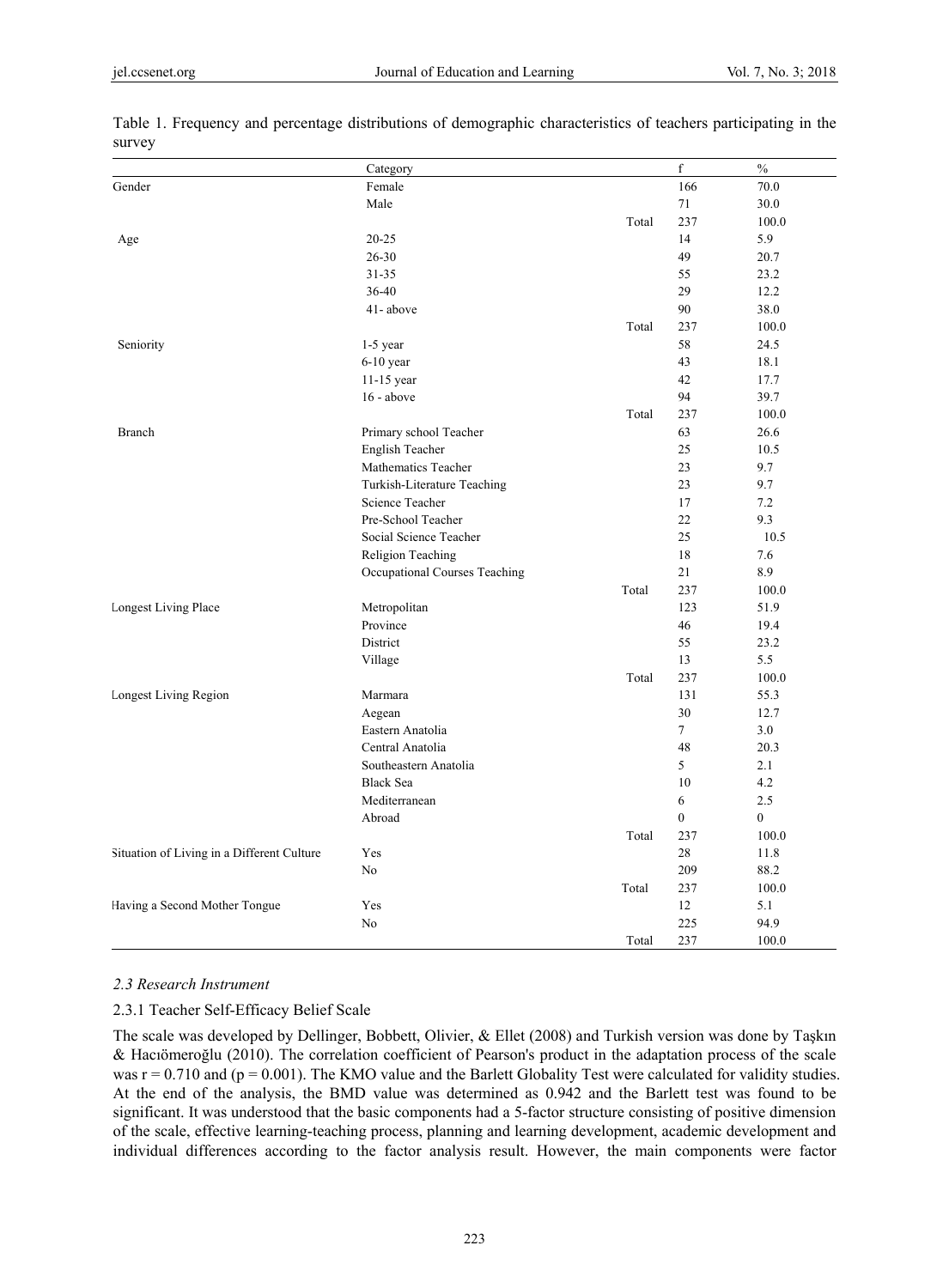analysis and the 22nd and 23th items, which had a factor load value of less than 0.30 and did not fit the scale, were removed from the scale.

In the adaptation study, the Cronbach Alpha value for all of the scale was calculated as 0.950. Analyzes indicate that the Teacher Self-Efficacy Scale is a valid and reliable scale (Taşkın & Hacıömeroğlu, 2010). The Cronbach Alpha value of the scale was found to be .95 in this study.

## 2.3.2 Teacher Locus of Control Scale

The Teacher Control Room Scale was developed by Sadowski, Taylor, Woodward, Peacher, & Martin (1982) to measure the locus of control in teachers according to Rotter's conceptualization. It was adapted to Turkish by the Buluş (2011). It is a graded, 5-Likert-type scale, consisting of 20 items, ranging from Totally Participating (1) to Never Participating (5). As the score on the scale increases, the internal locus of control level also increases.

The Cronbach's alpha (a) coefficient was found to be .80 in the internal consistency reliability analysis of the scale. As the alpha coefficient increased when two items with the lowest item-test correlation were subtracted from the scale, the 9th and 11th items, which were lower than the item-test correlation of 20, were removed from the scale and reanalyzed and the alpha coefficient increased to .82. It can be said that the substance-test correlations obtained in this direction and the reliability coefficient of the scale are high enough (Buluş, 2011).

When the factor structure of the scale was analyzed by base-components method over 18 items, it was understood that the items 2, 3, 13 and 17 were not loaded in the first dimension, and these four items were also removed from the scale and the number of items in the measure was reduced to 14. In this case, the scale of your scale is changed to be the lowest 14 and the highest 70. Findings indicate that the Teacher Locus of Control Scale is a reliable and valid tool for Turkish teacher candidates and teachers (Buluş, 2011). In this study, the Cronbach Alpha scale was found to be .81.

2.3.3 Intercultural Sensitivity Scale

The "Intercultural Sensitivity Scale" developed by Chen & Starosta (2000) was adapted to Turkish by Bulduk, Tosun & Ardıç (2011). There are 24 items, 9 of them have negative and 15 of them have positive content. Options range from Totally Agree (1) to Never (5). It is understood that the cross-cultural sensitivities of teachers increase as the sum of the answered scores increases.

The alpha reliability coefficient of the intercultural sensitivity scale was found to be 0.72. This result shows that your scale is reliable enough. In this study, the Cronbach Alpha value of the scale was found to be .88. In addition, the scale consists of 5 sub-dimensions named as respect to cultural differences, intercultural interaction participation, enjoyment of intercultural interaction, self-confidence in intercultural interaction, and care in intercultural interaction (Bulduk et al., 2011).

Through the personal information form, prepared for taking demographic information of the participants, information regarding gender, age, seniority, branch, longest living place, longest living region, situation of living in a different culture and having a second mother tongue was taken from teachers.

Applications were made by the researchers after the volunteer teachers were informed about the purpose of researching at appropriate times outside of the class hours, then the scales were distributed and given adequate time and retrieved.

For the analysis of the data, SPSS 22.0 program was used. Normalization tests have been performed to determine appropriate analytical techniques prior to the analysis, and it has been found that normal distribution of data is appropriate. Parametric analysis methods are used because the data show normal distribution.

While analyzing, T-test and one-way analysis of variance (ANOVA) were used for unrelated samples to look at the differences in teacher self-efficacy belief, intercultural sensitivity, and locus of control levels according to demographic variables. Pearson simple linear correlation analysis was used to determine the relationship between self-efficacy beliefs, intercultural sensitivity, and locus of control. Finally, multiple linear regression analysis was used to determine the effect of intercultural sensitivity, locus of control, and self-efficacy belief levels on each other.

# **3. Results**

In this section, findings and interpretations related to the analysis of collected data are presented in order to find answers to the questions that are asked in accordance with the objectives of the research.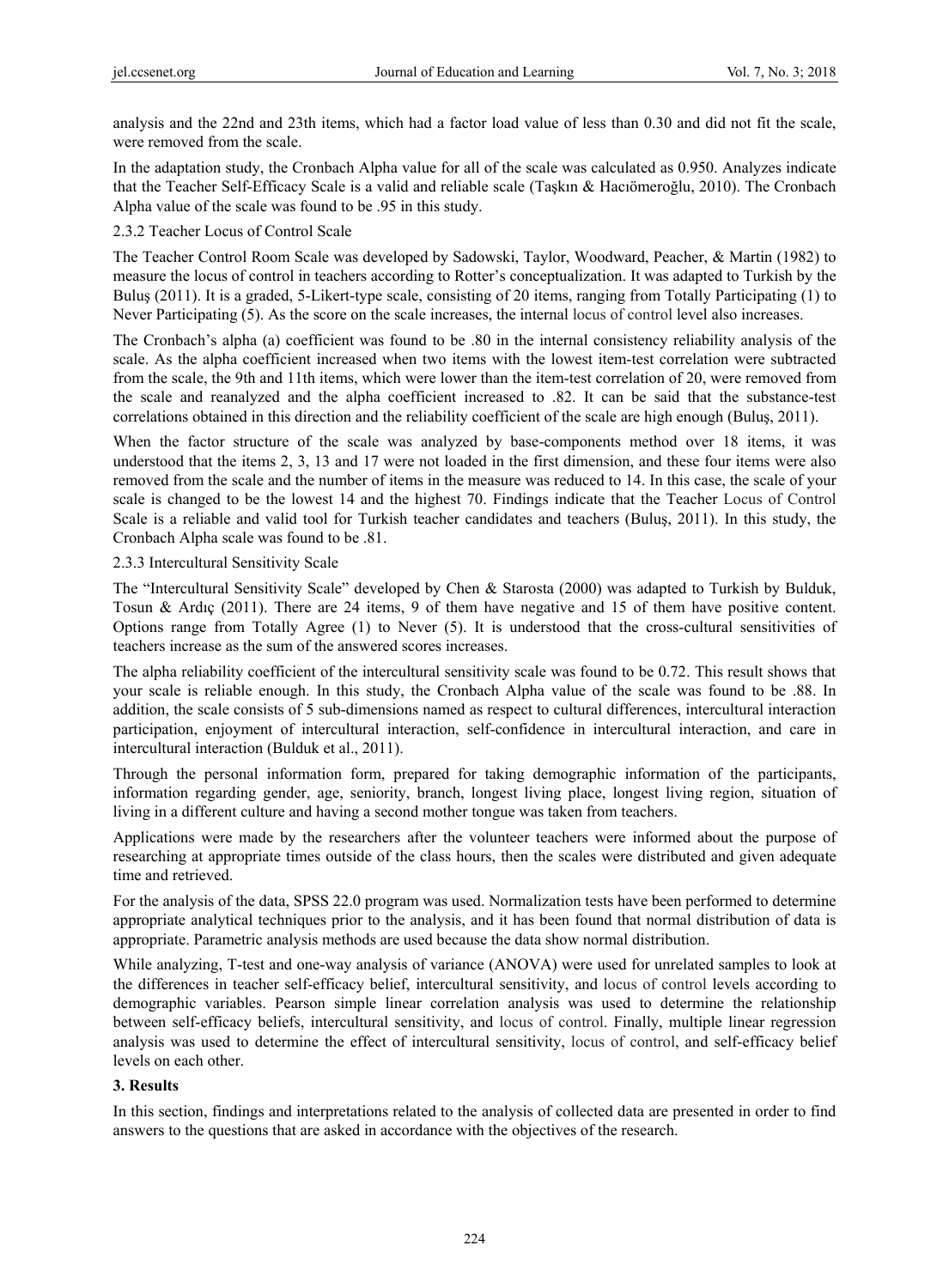*3.1 Findings Related to Gender, Age, Seniority, Branch, Longest Living Place, Longest Living Region, Living Status in a Different Culture and Having a Second Mother Tongue at the Level of Self-Efficacy Belief* 

As a result of the T-test to determine whether the self-efficacy beliefs of the teachers participating in the research differ according to gender, living in a different culture and having a second mother tongue, there was no significant difference between the mean scores obtained ( $p$  > .05). When we look at the results; it can be said that these variables have no meaningful effect on teachers' self-efficacy beliefs.

As a result of one-way analysis of variance (ANOVA) conducted to determine whether the self-efficacy beliefs of the teachers participating in the research differ according to age, longest living place and the longest living region variables; there was no significant difference between the mean scores obtained ( $p > .05$ ). When we look at the results; it can be said that these variables have no meaningful effect on teachers' self-efficacy beliefs.

The results of the one-way analysis of variance (ANOVA) on whether the self-efficacy beliefs of the teachers participating in the study differ significantly according to the branch variable are given in Table 2.

Table 2. The results of One-way Analysis of Variance (ANOVA) concerning teachers' self-efficacy belief points according to teachers' branch variables

| Source of Variance | Sum of<br>squares | sd  | Average<br>of Squares | F     | p     | Significant Difference                  |
|--------------------|-------------------|-----|-----------------------|-------|-------|-----------------------------------------|
| Intergroup         | 4.231             | 8   | 0.529                 | 2.677 | 0.008 | Math./Pre school-<br>Math./Occupational |
| Inside group       | 45.048            | 228 | 0.198                 |       |       |                                         |
| Total              | 49.279            | 236 |                       |       |       |                                         |
|                    |                   |     |                       |       |       |                                         |

In order to test whether there is a significant difference between the self-efficacy belief levels of 237 teachers from nine different branches, the averages of the self-efficacy belief scores obtained from the teacher self-efficacy belief scale were compared with unidirectional variance analysis for unrelated samples. As a result of the test; it was found that there was a significant difference between the average of the teachers from the primary school teaching group ( $\bar{X}$  = 3.34), the average of the teachers from the English teaching group ( $\bar{X}$  = 3.23), the average of the teachers from the mathematics group ( $\bar{X}$  = 3.06), the average of the teachers from the Turkish- literature teaching group ( $\bar{X}$  = 3.28), the average of the teachers from the science group ( $\bar{X}$  = 3.27), the average of the teachers from the group of pre-school teachers ( $\bar{X}$  = 3.5), the average of the teachers from the social science group ( $\bar{X}$ =3.13), the average of the teachers from the religious courses group ( $\bar{X}$ =3.25), the average of the teachers from the occupational courses group( $\overline{X}$ =3.52). [F (8.228) = 2.677, p<.05]. As a result of the Tukey multiple comparison test, it was found that there was a significant difference between the teachers coming from the branch of mathematics teaching and the scores of the teachers coming from the branch of pre-school and occupational courses.

The results of one-way analysis of variance (ANOVA) on whether the self-efficacy beliefs of the teachers participating in the research differ significantly from the seniority variable are given in Table 3.

Table 3. The results of One-way Analysis of Variance (ANOVA) concerning teachers' self-efficacy belief points according to teachers' seniority variable

| Source of Variance | Sum of<br>squares | sd  | Average<br>Of Squares | F     | p     | Significant<br>Difference |
|--------------------|-------------------|-----|-----------------------|-------|-------|---------------------------|
| Intergroup         | 1.700             | 3   | 0.567                 | 2.775 | 0.042 | $1-5$ Year/16-More        |
| Inside group       | 47.579            | 233 | 0.204                 |       |       |                           |
| Total              | 49.279            | 236 |                       |       |       |                           |

In order to test whether there is a significant difference between the self-efficacy belief levels of 237 teachers from four different seniority groups, the averages of the self-efficacy belief scores obtained from the teacher self-efficacy belief scale were compared with the one-way variance analysis for unrelated samples. As a result of the test; a significant difference was found between the average of the teachers from the year group of 1-5 years  $(\bar{X} = 3.17)$ , the average of the teachers from the group of 6-10 years ( $\bar{X} = 3.33$ ), the average of the teachers from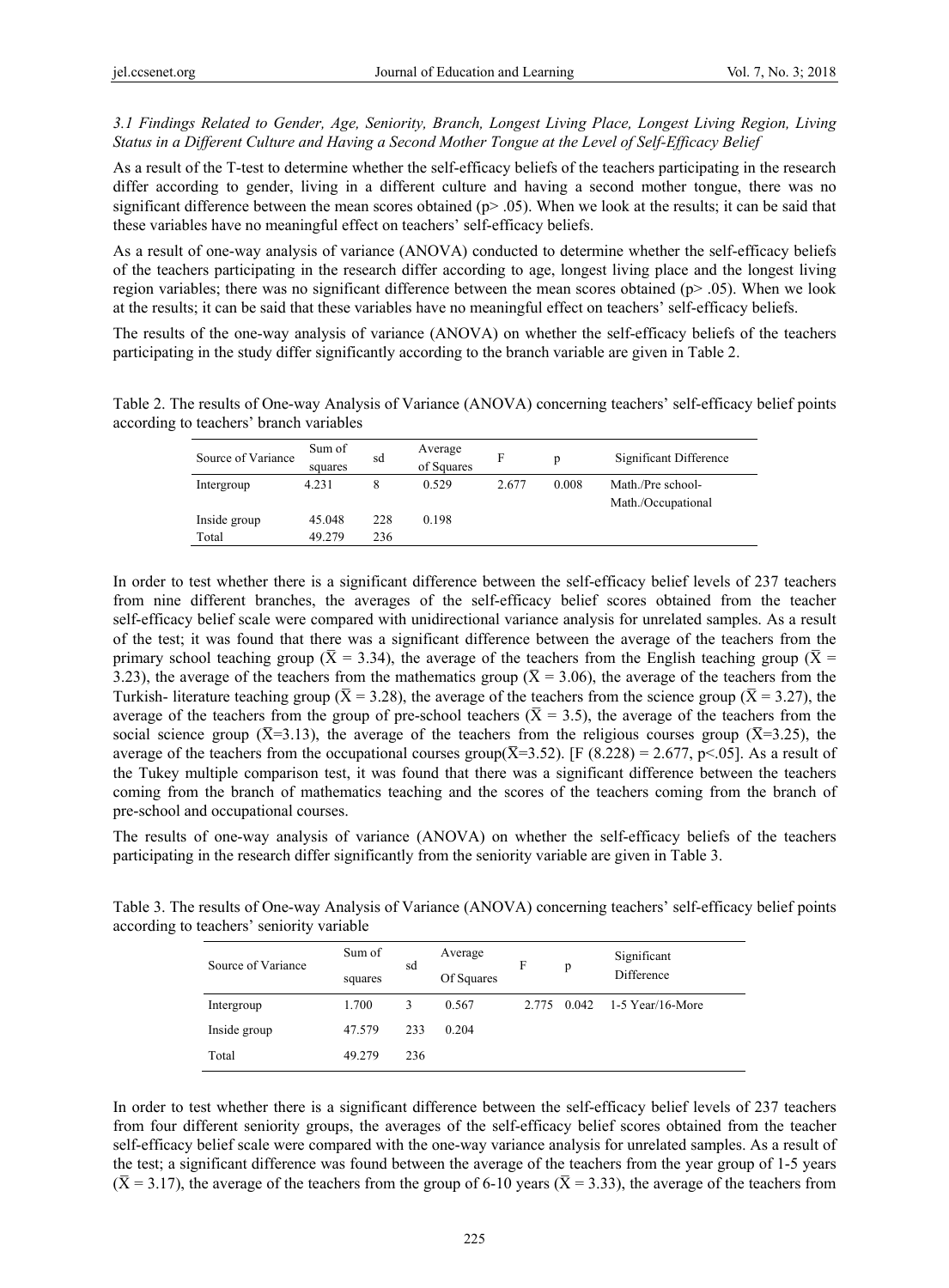the group of 11-15 years ( $\bar{X}$ =3.24), and the average of the teachers from the group of 16 and up ( $\bar{X}$  = 3.29). [F (3. 233)=2.775, p<.05]. As a result of the Tukey multiple comparison test, it was found that the significant difference was between the scores of the teachers who worked for 1-5 years and the teachers who worked for 16 years or more.

*3.2 Findings Related to the Differences Between Gender, Age, Seniority, Branch, Longest Living Place, Longest Living Region, Living in a Different Culture, and Having a Second Mother Tongue at Intercultural Sensitivity Level* 

As a result of the T-test to determine whether the intercultural sensitivity levels of the teachers participating in the research differ according to gender, living in a different culture and having a second mother tongue, there was no significant difference between the mean scores obtained ( $p$  > .05). When we look at the results; it can be said that the mentioned variables have no meaningful effect on the intercultural sensitivity levels of the teachers.

One way analysis of variance (ANOVA) was conducted to determine whether the intercultural sensitivity levels of the teachers participating in the study differ according to age, branch, longest living place and longest living region variables. There was no significant difference between the mean scores obtained (p> .05). When we look at the results; it can be said that the mentioned variables have no meaningful effect on the intercultural sensitivity levels of the teachers.

As a result of one-way analysis of variance for seniority variable, it was found that there was a meaningful difference between the averages for intercultural sensitivity levels. The results of one-way analysis of variance (ANOVA) on whether teachers' intercultural sensitivity differ significantly from seniority variable are given in Table 4.

Table 4. The results of One-way Analysis of Variance (ANOVA) concerning teachers' intercultural sensitivity points according to teachers' seniority variable

| Source of Variance | Sum of  | sd  | Average    | F     |       | Significant             |
|--------------------|---------|-----|------------|-------|-------|-------------------------|
|                    | squares |     | Of Squares |       |       | Difference              |
| Intergroup         | 1.971   |     | 0.657      | 3.025 | 0.030 | $1-5/11-15$ 1-5/16-More |
| Inside group       | 50.605  | 233 | 0.217      |       |       |                         |
| Total              | 52.576  | 236 |            |       |       |                         |

In order to test whether there is a significant difference between the levels of intercultural sensitivity of 237 teachers from four different seniority groups, the averages of the intercultural sensitivity scores obtained from the teacher intercultural sensitivity scale were compared with the unidirectional variance analysis for unrelated samples. As a result of the test; It is found that there is a significant difference between The average of the teachers from the group of 1-5 years ( $\bar{X}$  = 4.25), the average of the teachers from the group of 6-10 years ( $\bar{X}$  = 4.23), the average of the teachers from the group of 11-15 years ( $\bar{X}$  = 4.06) the average of the teachers from the group of 16 and above years ( $\overline{X}$ = 4.06). [F (3.233) = 3.025, p<.05]. As a result of the Tukey multiple comparison test, it was seen that the scores of the teachers who worked between 1-5 years showed a significant difference when compared to the scores of the teachers who worked between the years 11-15 and 16-more years.

## *3.3 Findings Related to the Differences Between Gender, Age, Seniority, Branch, Longest Living Place, Longest Living Region, Living in a Different Culture, and Having a Second Mother Tongue at Locus of Control Level*

As a result of the T-test to determine whether the locus of control levels of the teachers participating in the research differ according to gender, living in a different culture and having a second mother tongue, there was no significant difference between the mean scores obtained ( $p$  > .05). When we look at the results; it can be said that these variables have no meaningful effect on teachers' level of locus of control and intercultural sensitivity.

One way analysis of variance (ANOVA) was conducted to determine whether the locus of control levels of teachers participating in the study differ according to age, branch, seniority, longest living place and the longest living region variables. There was no significant difference between the mean scores obtained (p> .05). When we look at the results; it can be said that these variables have no meaningful effect on teachers' level of locus of control and intercultural sensitivity.

## *3.4 Findings Related to the Relation Between Self-Efficacy Belief, Locus of Control and Cultural Sensitivity*

The results of a simple linear correlation analysis for determining the relationship between self-efficacy beliefs and intercultural sensitivity and locus of control level of teachers participating in the research are given in Table 5.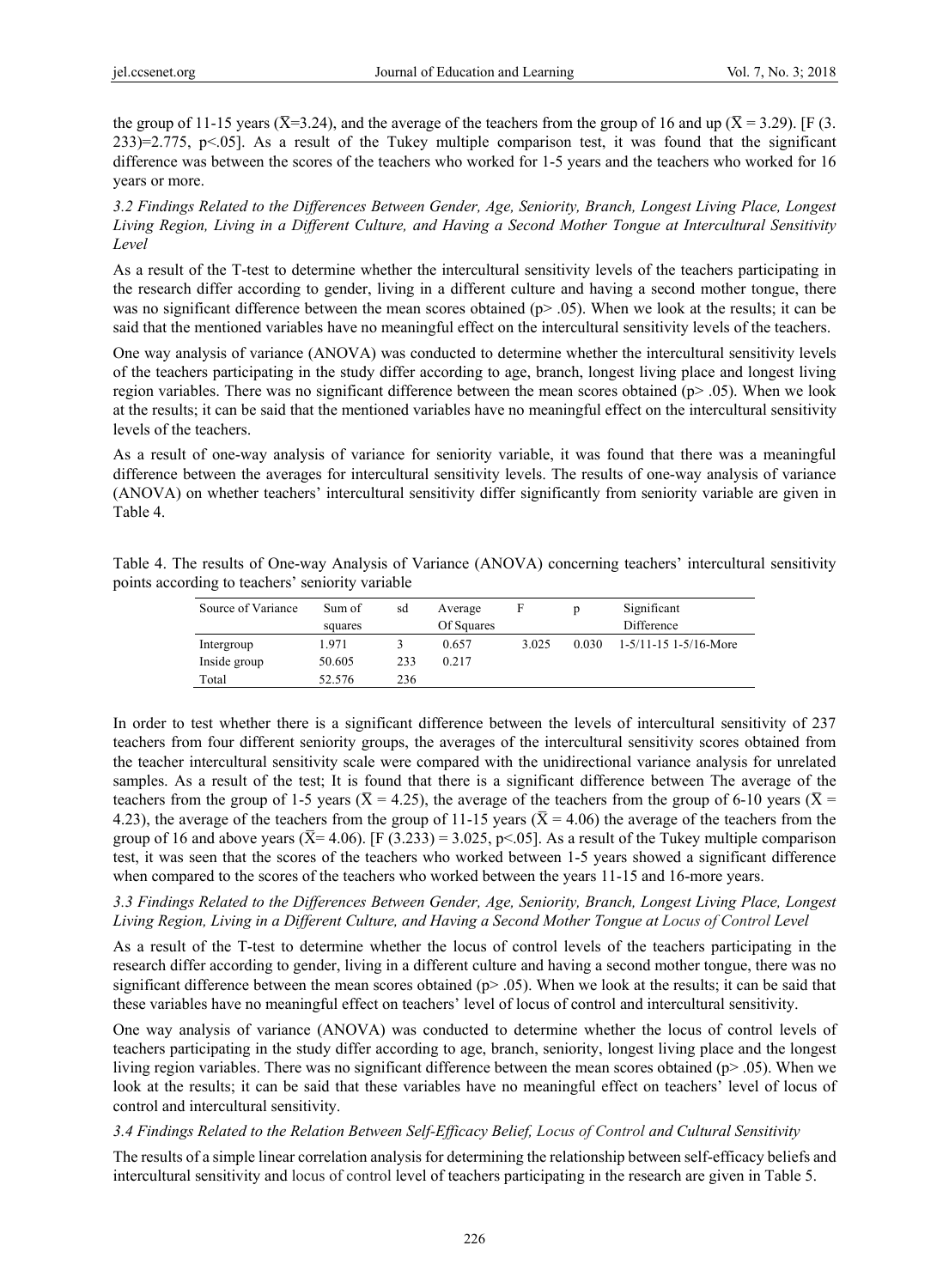|                       | Self-efficacy Beliefs | Cultural Sensibility | Locus Of Control |
|-----------------------|-----------------------|----------------------|------------------|
| Self-efficacy Beliefs |                       |                      |                  |
| Cultural Sensibility  | $321$ **              |                      |                  |
| Locus of control      | $447***$              |                      |                  |

Table 5. Correlations between the points taken from teacher self-efficacy beliefs, cultural sensibility and locus of control scales (Pearson test)

*Note.* \* p<.05, \*\* p<.01.

The relationship between self-efficacy beliefs and intercultural sensitivity levels of teachers was analyzed by simple linear correlation and it was found that there was a positive correlation between self-efficacy belief and intercultural sensitivity ( $r = 0.321$ ,  $p < 01$ ). From this result it can be concluded that individuals with high levels of intercultural sensitivity have higher self-efficacy beliefs than those with low levels of intercultural sensitivity.

The simple linear correlation process which was used to determine whether there is a relationship between teachers' self-efficacy beliefs and locus of control levels shows that there is a positive and significant relationship between self-efficacy beliefs and locus of control ( $r = 0.447$ ,  $p < .01$ ). As a result, it can be concluded that the self-efficacy beliefs of the individuals with high locus of control level are higher than those with low self-efficacy belief level.

The simple linear correlation process to find out whether there is a relationship between the levels of intercultural sensitivity of teachers and the level of locus of control indicates that there is a positive correlation between the level of intercultural sensitivity and the level of locus of control in the positive direction  $(r = 0.436)$ , p <.01) . As a result of this, it can be concluded that the level of intercultural sensitivity is higher with the individuals having high level of locus of control than individuals having low level of locus of control.

*3.5 Findings Related to the Contribution That Self-Efficacy Beliefs and Intercultural Sensitivity Makes to the Prediction of Locus of Control* 

The results of the multiple linear regression analysis conducted to show how self-efficacy beliefs and intercultural sensitivity levels of the teachers participating in the research predict the locus of control is given in Table 6.

| Variable                  | В           | Standard | β     |       | p     | Dual  | Partial |
|---------------------------|-------------|----------|-------|-------|-------|-------|---------|
|                           |             | Error    |       |       |       | r     |         |
| Constant                  | 1.489       | 0.275    |       | 5.421 | 0.000 | ۰     | ۰       |
| Self-efficacy belief      | 0.376       | 0.064    | 0.342 | 5.904 | 0.000 | 0.447 | 0.360   |
| Intercultural Sensitivity | 0.347       | 0.062    | 0.326 | 5.632 | 0.000 | 0.436 | 0.346   |
| $R = 0.543$               | $R^2=0.295$ |          |       |       |       |       |         |
| $F_{(2, 234)=}49.030$     | $P=0.000$   |          |       |       |       |       |         |

Table 6. Standard multiple regression analysis results regarding the predicting locus of control point

As a result of the multiple linear regression analysis conducted to determine how variables such as self-efficacy beliefs and intercultural sensitivity (they are thought to have an effect on locus of control) predicts the focus control, self-efficacy beliefs and cross-cultural susceptibility variables together show a significant relationship (R=0.543, R²=0.295) with cross-cultural susceptibility. The two variables, together, account for 30% of the change in locus of control.

According to the standardized regression coefficients, the order of relative importance which predictive variables have on the locus of control is that; self-efficacy belief ( $_\beta$  = 0.342) and intercultural sensitivity ( $_\beta$  = 0.326). When regression coefficients of significance tests are taken into consideration, it is seen that intercultural sensitivity (p  $\leq$  01) and self-efficacy belief (p  $\leq$  01) are significant predictors of locus of control.

# **4. Conclusion and Discussion**

This study which examines the relationship between teachers' self-efficacy beliefs, cultural sensitivity and locus of control was found to have a positive relationship in the positive direction. This finding is important in terms of having the same characteristics of these three variables, which play an important role in the quality of education of teachers working in the field. When locus of control and self-efficacy beliefs are considered as the personality traits, they are found to be related with each other according to results of some studies (Saracaloglu et al., 2013; Güvenç, 2011; Yenice et al., 2012; Tschannen-Moran & Woolfolk Hoy, 2001). Cultural sensitivity has taken its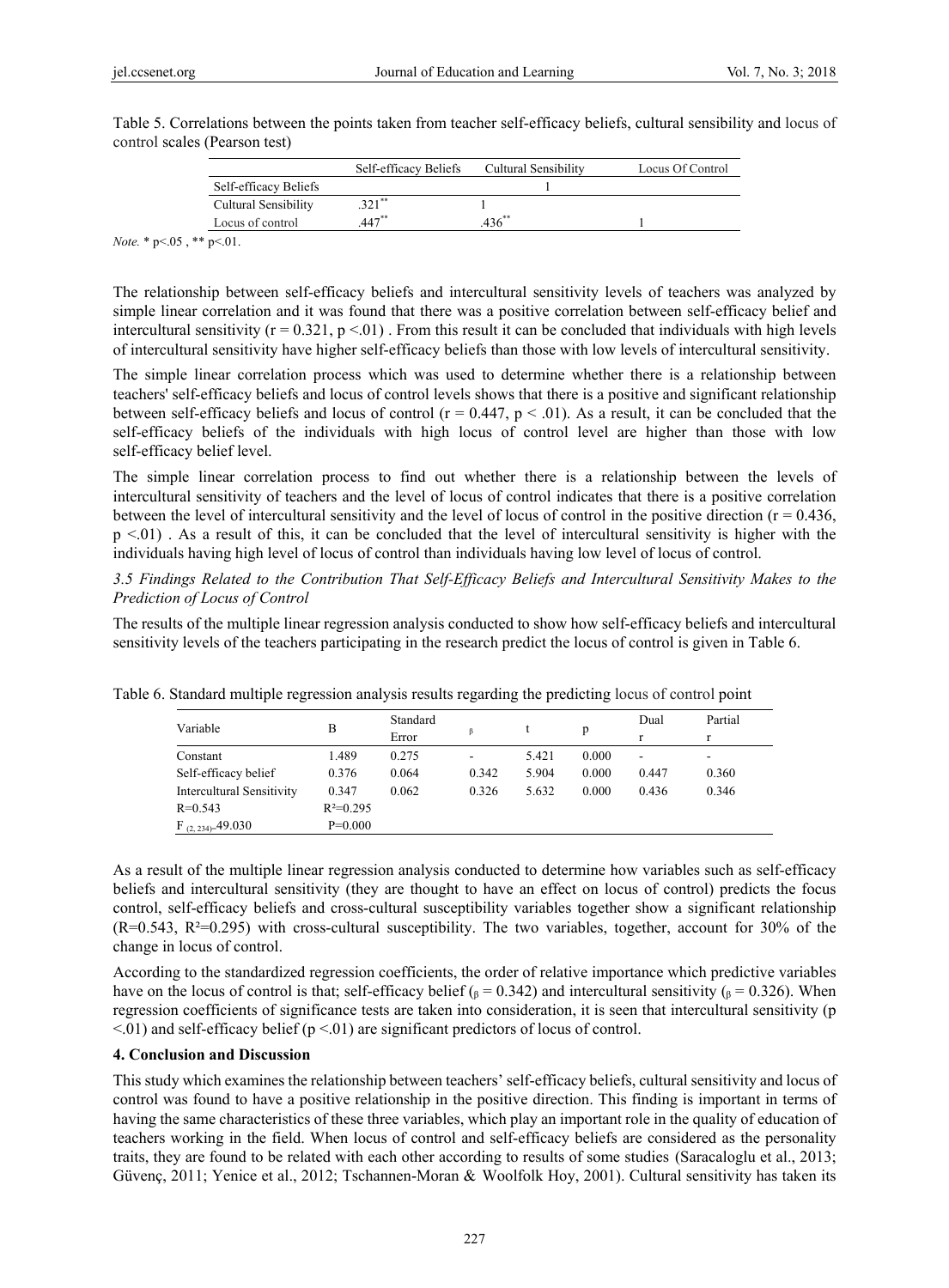place among the study subjects in the last decade as the concept of cultural personality in the literature. The concept of multicultural personality was first dealt with by Van Der Zee & Van Oudenhoven (2000). It is a combination of flexibility, openness, cultural empathy, social enterprise and emotional balance. In this case, the fact that the concept of culture personality has entered the list of affective characteristics such as self-efficacy and locus of control supports the findings of this study. When studying the field literature, there were no studies investigating the relationship between these three variables. Findings obtained in this sense are very valuable in terms of literature.

Another finding of the study is that teachers' levels of intercultural sensitivity and self-efficacy beliefs are found to be predicting the locus of control levels. As a result of the multiple linear regression analysis, self-efficacy beliefs and intercultural sensitivity variables together account for 30% of the locus of control. It is known that the acquisition of the concept of the locus of control, which was put forward by Rotter for the first time, carries experiential entities (Rotter, 1966). For this reason, it is inevitable that the traits of self-efficacy and cultural sensitivity that develop as a result of education processes and also in family, have influence on the development of the locus of control.

As a result of the analysis of whether the self-efficacy beliefs of the teachers showed significant differences according to the branch variable, it was found that the significant difference was found between the teachers coming from the mathematics teacher branch and the teachers coming from the branch of pre-school and vocational teacher education branches. It is seen that pre-school and vocational courses teachers have a higher self-efficacy level than mathematics and science teachers when the results of the self-efficacy scale are taken into consideration. When the literature is examined in this respect, researches reveal that the self-efficacy perceptions of the teacher candidates differ significantly according to the type of program they are studying (Çapri & Çelikkaleli, 2008; Erişen & Çeliköz, 2003; Şeker, Deniz, & Görgen, 2005; Yeşilyurt, 2013). On the other hand, Kahyaoğlu & Yangın (2007) and Saracaloglu et al. (2013) investigated the self-efficacy perceptions of the teacher candidates in their researches and found that the branch variable did not make any difference.

The lack of a difference in the level of cultural sensitivity of teachers according to age, gender and branch variables can be interpreted as promising. In the past, in many studies, cultural sensitivity was mostly explained by the characteristics of female gender (Endress & Lueck, 1998; Inoue & Johnson, 2000; Demir, 2012). In the same way, there was a tendency to believe that relativist approach to cultural differences was part of the female-specific relativist view. However, nowadays there are researches that show that cultural sensitivity is not related to gender (Üstün, 2011; Polat & Barka, 2014; Yılmaz & Göçen, 2013). On the other hand, there are researches that show that the cultural sensitivities of the teachers do not differ according to the education level (Tortop, 2014; Onur Sezer & Bağçeli Kahraman, 2017). This result can be thought to be the effect of the teachers' education faculties on similar programs.

It has been determined that there is no significant difference between the self-efficacy and intercultural sensitivity levels of the teachers participating in the research according to the variables of living in a different culture, the longest living place, the longest living region and having a second mother tongue. This finding is also very significant when it is thought that the multicultural predisposition is more influenced by the environment and culture in which the individual lives. The fact that the working group comes from the Marmara region, which receives a big deal of migration, requires that they contact cultural differences in their surroundings. This will in time require cultural differences to be perceived as a normal and harmonious situation, not an irrational one. In this sense, it is also natural that cultural sensitivities have turned into a kind of personality characteristic of teachers who grew up in a region where differences are thought as natural beginning from their birth.

The difference between the level of self-efficacy beliefs and the level of intercultural sensitivities according to seniority years in the study was examined and it was concluded that 16 years and older workers differed significantly from the newly-started teachers. With the increase in the level of experience and knowledge, it is anticipated that a more relativist viewpoint will be gained from an ethnocentric viewpoint to cultural differences. When the literature is examined, it has been found that studies on self-efficacy levels and cultural sensitivities of teachers have similar results with respect to seniority (Rengi & Polat, 2014; Demircioğlu & Özdemir, 2014; Yiğittir & Adem, 2011; Polat, 2012).

Overall, the following recommendations can be reached;

There is almost no correlation between the cultural sensitivity levels of teacher candidates, self-efficacy perceptions and academic control centers, so it would be meaningful to look at the relationships between these three variables using larger sample groups.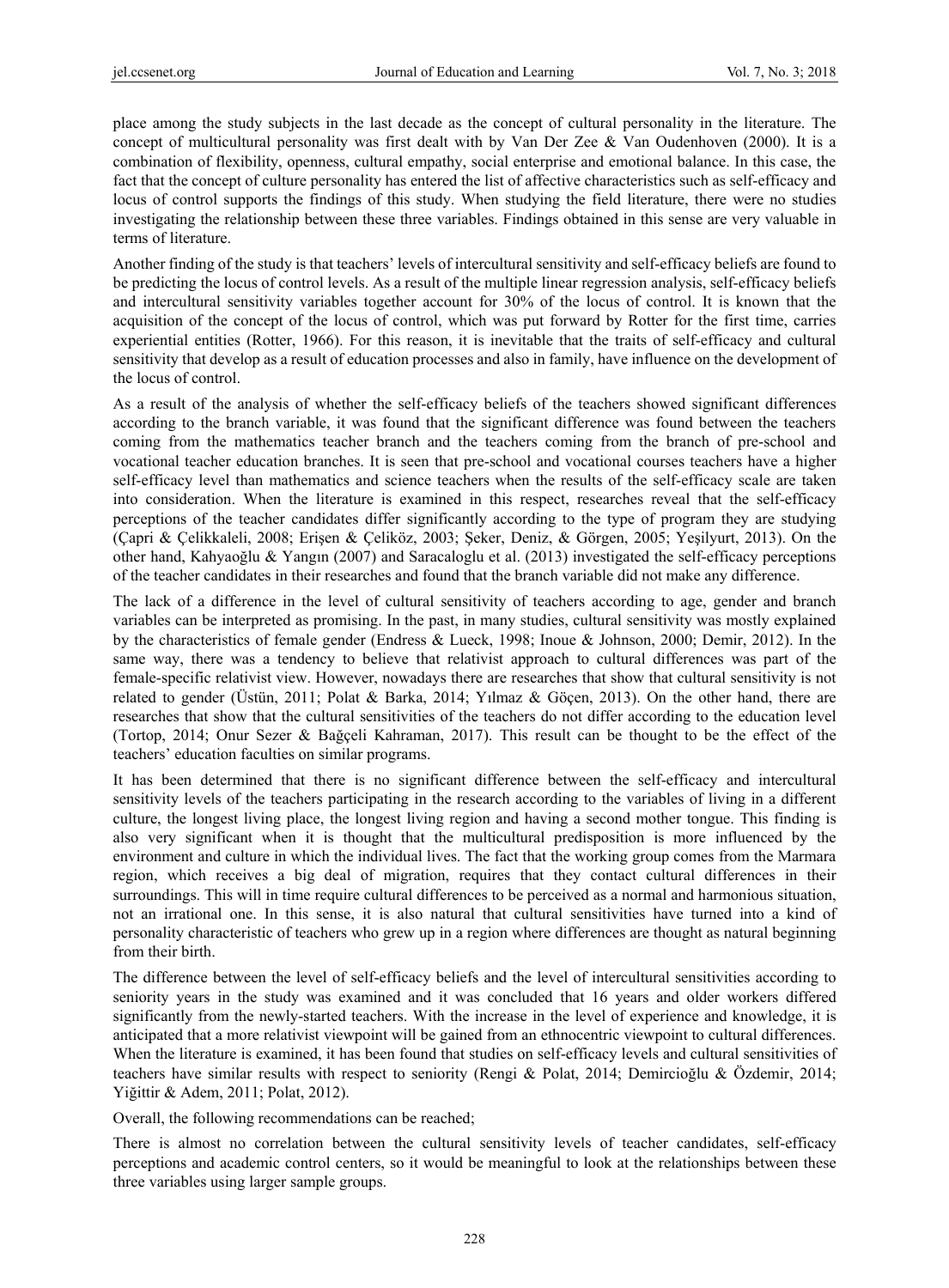Larger samples and qualitative studies can be applied in the sense that there is a significant relationship between teachers' cultural sensitivity, self-efficacy and locus of controls and that the predictors of locus of control are largely (30%) supporting two other variables.

Findings in the form of increasing cultural sensitivities as teachers increase in seniority suggest that priority should be given to in-service training in favor of raising cultural awareness for new teachers, without waiting for the seniority years.

Teachers' cultural sensitivity, locus of control and self-efficacy perceptions can also be examined with other emotional variables such as, meta-cognitive abilities, critical thinking features, epistemological beliefs, self-regulation skills, and so on.

This study is limited to 237 teachers working in city of Bursa from Marmara region, and the scales of "Intercultural Sensitivity Scale", "Teacher Self-Efficacy Belief Scale" and "Teacher Focus Control Scale".

#### **References**

- Akgün, F. (2013). Öğretmen adaylarının web pedagojik içerik bilgileri ve öğretmen öz-yeterlik algıları ile ilişkisi. *Trakya Üniversitesi Eğitim Fakültesi Dergisi, 3*(1), 48-58.
- Altunçekiç, A., Yaman, S., & Koray, O. (2005). Öğretmen adaylarının öz yeterlik inanç düzeyleri ve problem çözme becerileri üzerine bir araştırma (Kastamonu ili örneği). *Kastamonu Eğitim Dergisi, 13*(1), 93-102.
- Aydın, Ş., & Şahin, M. (2017). Psikolojik danışman adaylarında kültürel duyarlılığı yordayan bazı değişkenler. *Buca Eğitim Fakültesi Dergisi, 43*, 64-77.
- Başol, G., & Türkoğlu, E. (2009).Sınıf öğretmeni adaylarının düşünme stilleri ile kontrol odağı durumları arasındaki ilişki. *Uluslararası İnsan Bilimleri Dergisi, 6*(1), 732-757.
- Bulduk S., Tosun H., & Ardıç E. (2011). Türkçe kültürler arası duyarlılık ölçeğinin hemşirelik öğrencilerinde ölçümsel özellikleri. *Türkiye Klinikleri J Med Ethics, 19*(1), 25-31.
- Buluş, M. (2011). Öğretmen adaylarında bireysel farklılıklar perspektifinden amaç yönelimleri, denetim odağı ve akademik başarı. *Kuram ve Uygulamada Eğitim Bilimleri, 11*(2), 529-546.
- Çapri, B., & Çelikkaleli, Ö. (2008). Öğretmen adaylarının öğretmenliğe ilişkin tutum ve mesleki yeterlik inançlarının cinsiyet, program ve fakültelerine göre incelenmesi. *İnönü Üniversitesi Eğitim Fakültesi Dergisi, 9*(15), 33-53.
- Çapri, B., & Kan, A. (2006). Öğretmen kişilerarası öz-yeterlik ölçeğinin Türkçe formunun geçerlik ve güvenirlik çalışması. *Mersin Üniversitesi Eğitim Fakültesi Dergisi, 2*(1), 48-61.
- Cerit, Y. (2010). Öğretmen öz-yeterlik ölçeğinin geçerlik ve güvenirlik çalışması ve sınıf öğretmeni adaylarının öz yeterlik inançları. *Eğitimde Kuram ve Uygulama, 6*(1), 68-85.
- Chen, G. M., & Starosta, W. J. (2000). The development and validation of the intercultural sensitivity scale. *Human Communication, 3*, 1-15.
- Cüceloğlu, D. (1993). *İnsan ve davranışı*. İstanbul: Remzi.
- D'Andrea, M. (2000). Postmodernism, constructivism and multiculturalism: Three forces reshaping and expanding our thoughts about counseling. *Journal of Mental Health Counseling, 22*(1), 1-17.
- Dellinger, A. B., Bobbett, J. J., Olivier, D. F., & Ellet C. D. (2008). Measuring teachers self efficacy beliefs: Development and use of the TEBS-Self. *Teaching and Teacher Education, 24*(3), 751-766. https://doi.org/10.1016/j.tate.2007.02.010
- Demir, S. (2012). Çok kültürlü eğitimin Erciyes Üniversitesi öğretim elemanları için önem derecesi. *International Periodical for the Languages, Literature and History of Turkish or Turkic, 7*(4), 1453-1475.
- Demir, S., & Üstün, E. (2017). Öğretmen adaylarının kültürlerarası duyarlılık ve etnik merkezcilik düzeylerinin çeşitli değişkenler açısından incelenmesi. *YYÜ Eğitim Fakültesi Dergisi*, *14*(1), 182-2014.
- Demircioğlu, E., & Özdemir, M. (2014). Pedagojik formasyon öğrencilerinin çok kültürlü eğitime yönelik tutumlarının bazı değişkenlere göre incelenmesi. *Ege Eğitim Dergisi*, *15*(1), 211-232. https://doi.org/10.12984/eed.22924
- Demirtaş, H., Cömert, M., & Özer, N. (2011). Öğretmen Adaylarının Öz yeterlik İnançları ve Öğretmenlik Mesleğine İlişkin Tutumları. *Eğitim ve Bilim*, *36*(159), 96-111.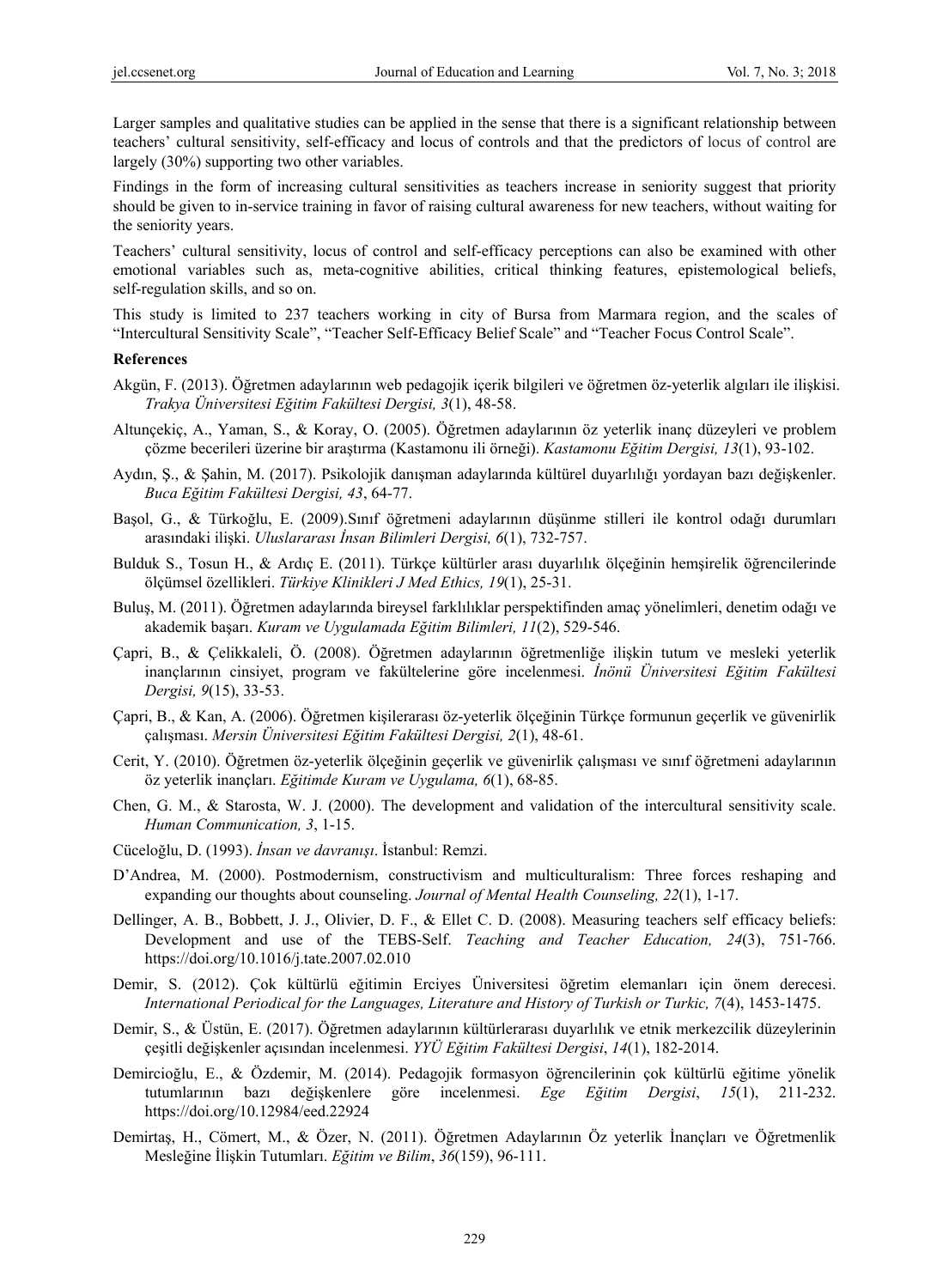- Ekici, G. (2008). Sınıf yönetimi dersinin öğretmen adaylarının öğretmen öz yeterlik algı düzeyine etkisi. *Hacettepe Üniversitesi Eğitim Fakültesi Dergisi, 35*, 98-110.
- Endres, K. L., & Lueck, T. L. (1998). A new instrument to measure diversity in the curriculum. *Journalism & Mass Communication Educator, 53*(1), 85-94. https://doi.org/10.1177/107769589805300110
- Erişen, Y., & Çeliköz, N. (2003). Öğretmen adaylarının öğretmenlik davranışları açısından kendilerine yönelik yeterlilik algıları. *Türk Eğitim Bilimleri Dergisi, 1*(4), 427-439.
- Gençtürk, A., & Memiş, A. (2010). İlköğretim okulu öğretmenlerinin öz yeterlik algıları ve işdoyumlarının demografik faktörler acısından incelenmesi. *İlköğretim Online, 9*(3), 1037-1054.
- Gürol, A., Altunbaş, S., & Karaaslan, N. (2011). Öğretmen adaylarının öz yeterlik inançları ve epistemolojik inançları üzerine bir çalışma. *E-Journal of New World Sciences Academy, Education Sciences, 5*(3), 1395-1404.
- Güvenç, H. (2011). Öğretmen adayı öğrencilerin mesleki öz yeterlilik algıları ile öğrenci başarısı sorumluluk algıları. *E-Journal of New World Sciences Academy Education Sciences*, *6*(2), 1410-1421.
- Inoue, Y., & Johnson, K. (2000). *Diversity and Multiculturalism in Higher Education: University of Guam*. Paper presented at the 22nd Annual National Association for Asian and pacific American Education Conference on Reaching Across Cultures in the New Millennium, Kailua-Kona, Hawaii, April 11-15.
- Kafkas, M. E., Açak, M., Çoban, B., & Karademir, T. (2010). Beden Eğitimi Öğretmen Adaylarının Öz-Yeterlik Algıları İle Mesleki Kaygıları Arasındaki İlişki. *İnönü Üniversitesi Eğitim Fakültesi Dergisi, 11*(2), 93-111.
- Kahyaoğlu, M., & ve Yangın, S. (2007). İlköğretim öğretmen adaylarının mesleki öz-yeterliklerine ilişkin görüşleri. *Kastamonu Eğitim Dergisi*, *15*(1), 73-84.
- Karasar, N. (2002). *Bilimsel araştırma yöntemi*. Ankara: Nobel Yayınları.
- Kılınç, A. Ç. (2012). Öğretmenlerin denetim odağı puanları ile yıldırma yaşama düzeyleri arasındaki ilişki. *Türk Eğitim Bilimleri Dergisi, 10*(4), 805-835.
- Korkut, K., & Babaoğlan, E. (2012). Sınıf öğretmenlerinin öz yeterlik inançları. *Uluslararası Yönetim İktisat ve İşletme Dergisi, 8*(16), 2012.
- Milli, E. B. (2017). *Öğretmenlik mesleği genel yeterlikleri*. Retrieved from http://oygm.meb.gov.tr/meb\_iys\_dosyalar/2017\_12/11115355\_YYRETMENLYK\_MESLEYY\_GENEL\_Y ETERLYKLERY.pdf
- Öksüz, Y., & Baba Öztürk, M. (2016). Öğretmen adaylarının çatışma eylem stilleri ile kültürlerarası duyarlılık düzeyleri arasındaki ilişki. *Manas Sosyal Araştırmalar Dergisi, 5*(4), 1-12.
- Onur Sezer, G., & Bağçeli Kahraman, P. (2017). Sınıf ve Okul Öncesi Öğretmen Adaylarının Çok kültürlü Eğitime Yönelik Tutumları ile Kültürlerarası Duyarlılıkları Arasındaki İlişki: Uludağ Üniversitesi Örneği. *Mersin Üniversitesi Eğitim Fakültesi Dergisi, 13*(2), 550-560. https://doi.org/10.17860/mersinefd.336742
- Onur, M. (2003). Üniversite öğrencilerinin yabancı dil başarısının yabancı dil öğrenmeye ilişkin tutum, özsaygı ve denetim odağı açısından incelenmesi. Yayımlanmamış Doktora Tezi. Atatürk Üniversitesi, Erzurum.
- Ören, N. (1991). Denetim odağı ve kendini kabul arasındaki ilişkiler. *Psikolojik Danışma ve Rehberlik Dergisi, 1*(2), 20-28.
- Özata, H. (2007). Öğretmenlerin Öz-Yeterlik Algılarının Ve Örgütsel Yenileşmeye İlişkin Görüşlerinin Araştırılması. Kocaeli Üniversitesi Sosyal Bilimler Enstitüsü, Yüksek Lisans Tezi.
- Pişkin, M. (1996). *Self-esteem and locus of control of secondary school children both in England and Turkey*  (Unpublished doctoral dissertation). Leicester University, England.
- Polat, S. (2009). Öğretmen adaylarının çok kültürlü eğitime yönelik kişilik özellikleri. *International Online Journal of Educational Sciences, 1*(1), 154-164.
- Polat, S. (2012). Okul müdürlerinin çok kültürlülüğe ilişkin tutumları. *Hacettepe Üniversitesi Eğitim Fakültesi Dergisi*, *42*, 334-343.
- Polat, S., & Barka, T. O. (2014). Preservice teachers' intercultural competence: A comparative study of teachers in Switzerland and Turkey. *Eurasian Journal of Educational Research, 54*, 19-38. https://doi.org/10.14689/ejer.2014.54.2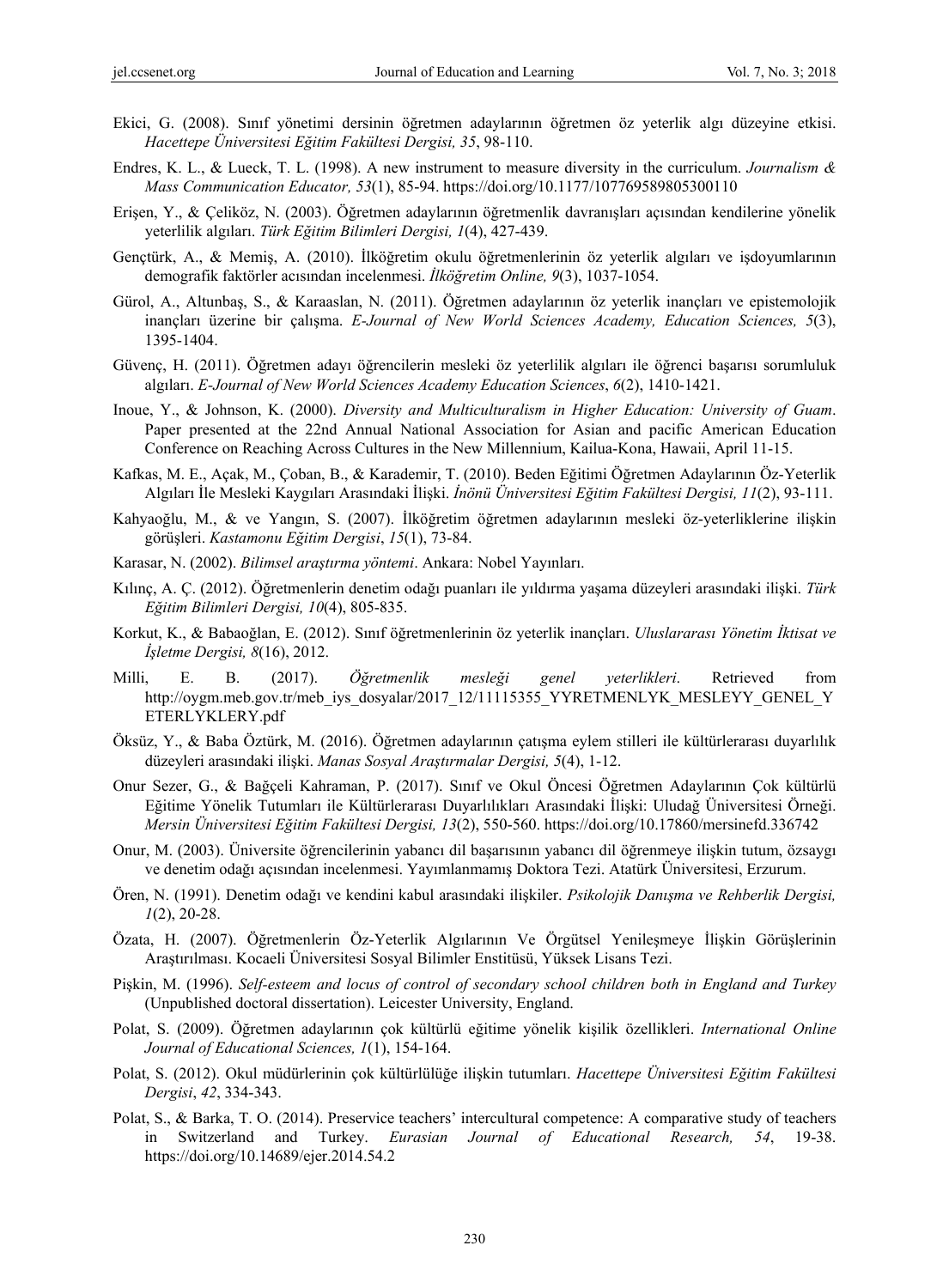- Rengi, Ö. (2014). Sınıf öğretmenlerinin kültürel farklılık algıları ve kültürler arası duyarlılıkları. Yayımlanmamış Yüksek Lisans Tezi. Kocaeli Üniversitesi, Kocaeli.
- Rengi, Ö., & Polat, S. (2014). Sınıf öğretmenlerinin kültürel farklılık algıları ve kültürler arası duyarlılıkları. *Journal of World of Turks, 6*(3), 135-156.
- Rotter, J. B. (1966). Generalized expectancies for internal versus external control of reinforcement. *Psychological Monographs, 80*, 1-28. https://doi.org/10.1037/h0092976
- Rotter, J. B. (1990). Internal versus external control of reinforcement. *American Psychologist, 45*(4), 489-493. https://doi.org/10.1037/0003-066X.45.4.489
- Sadowski, C. J., Taylor, R. C., Woodward, H. R., Peacher, R. K., & Martin, B. J. (1982). The reliability and validity of a Likert type locus of control scale for teachers. *JSAS Catalog of Selected Documents in Psychology, 12*, 32. (Ms. No. 2475).
- Saracaloğlu, A. S., & Dinçer, B. (2009). A study on correlation between self-efficacy and academic motivation of prospective teachers. *Procedia Social and Behavioral Sciences*, *1*, 320-325. https://doi.org/10.1016/j.sbspro.2009.01.060
- Saracaloğlu, A. S., Yenice, N., & Özden, B. (2013). Fen Bilgisi, Sosyal Bilgiler ve sınıf öğretmeni adaylarının öğretmen öz-yeterlik algılarının ve akademik kontrol odaklarının incelenmesi. *Pamukkale Üniversitesi Eğitim Fakültesi Dergisi, 34*(2), 227-250. http://dx.doi.org/10.9779/PUJE555
- Seçkin, A., & Başbay, B. (2013). Beden eğitimi ve spor öğretmeni adaylarının öğretmenlik mesleğine ilişkin özyeterlik inançlarının incelenmesi. *International Periodical for the Languages, Literature and History of Turkish or Turkic, 8*(8), 253-270.
- Şeker, H., Deniz, S., & Görgen, W. (2005). Tezsiz yüksek lisans öğretmen adaylarının öğretmenlik yeterlikleri üzerine değerlendirmeleri, *Kuram ve Uygulamada Eğitim Yönetimi Dergisi, 42*, 237-253.
- Siviş, R. (2002). Yapılandırmacı yaklaşım ve Türkiye'de psikolojik danışma alanındaki uygulanabilirliği. *Türk Psikolojik Danışma ve Rehberlik Dergisi, 17*(2), 43-48.
- Soycan Ertürk, Z. B. (2012). Ankara ili genel lise öğretmenlerinin örgütsel güven algıları ve denetim odağı ile ilişkisi. Yayınlanmamış yüksek lisans tezi. Ankara Üniversitesi, Ankara.
- Sürgen, S. (2014). Sınıf öğretmenlerinin denetim odağı eğitimleri ile tükenmişlik düzeyleri arasındaki ilişki. Yayınlanmamış yüksek lisans tezi. Balıkesir Üniversitesi, Balıkesir.
- Tabancalı, E., & Çelik, K. (2013). Öğretmen adaylarının akademik öz-yeterlikleri ile öğretmen öz-yeterlilikleri arasındaki ilişki. *International Journal of Human Sciences*, *10*(1), 1167-1184.
- Taşkın, Ç. Ş., & Hacıömeroğlu, G. (2010). Öğretmen öz yeterlik inanç ölçeğinin Türkçe' ye uyarlanması ve sınıf öğretmeni adaylarının öz yeterlik inançları. *Dokuz Eylül Üniversitesi Buca Eğitim Fakültesi Dergisi, 27*, 63-75.
- Tortop, H. S. (2014). Öğretmen adaylarının üstün yetenekli ve çok kültürlü eğitime ilişkin tutumları. *Üstün Yetenekliler Eğitimi ve Araştırmaları Dergisi (UYAD), 2*(2), 16-26.
- Tschannen-Moran, M., & Woolfolk Hoy, A. (2001). Teacher efficacy: Capturing an elusive construct. *Teaching and Teacher Education, 17*, 783-805. https://doi.org/10.1016/S0742-051X(01)00036-1
- Tschannen-Moran, M., Hoy, A. W., & Hoy, W. K. (1998). Teacher efficacy: Its meaning and measure. *Review of Educational Research, 68*(2), 202-248. https://doi.org/10.3102/00346543068002202
- Tümkaya, S. (2000). İlkokul öğretmenlerindeki denetim odağı ve tükenmişlikle ilişkisi. *PAÜ Eğitim Fakültesi Dergisi, 8*, 1-7.
- Üstün, E. (2011). Öğretmen Adaylarının Kültürlerarası Duyarlılık ve Etnik Merkezcilik Düzeylerini Etkileyen Etmenler. Yayımlanmamış Yüksek Lisans Tezi, Yıldız Teknik Üniversitesi.
- Van der Zee, K. I., & Van Oudenhoven, J. P. (2000). The multicultural personality questionnaire: A multidimensional instrument for multicultural effectiveness. *European Journal of Personality, 14*, 291-309. https://doi.org/10.1002/1099-0984(200007/08)14:4<291::AID-PER377>3.0.CO;2-6
- Yenice, N., Evren, B., & Özden, B. (2012). Relation ship between self-efficacy perceptions of science teacher candidates and academic control focus. *Procedia- Socialand Behavioral Sciences*, *46*, 4044-4049. https://doi.org/10.1016/j.sbspro.2012.06.194